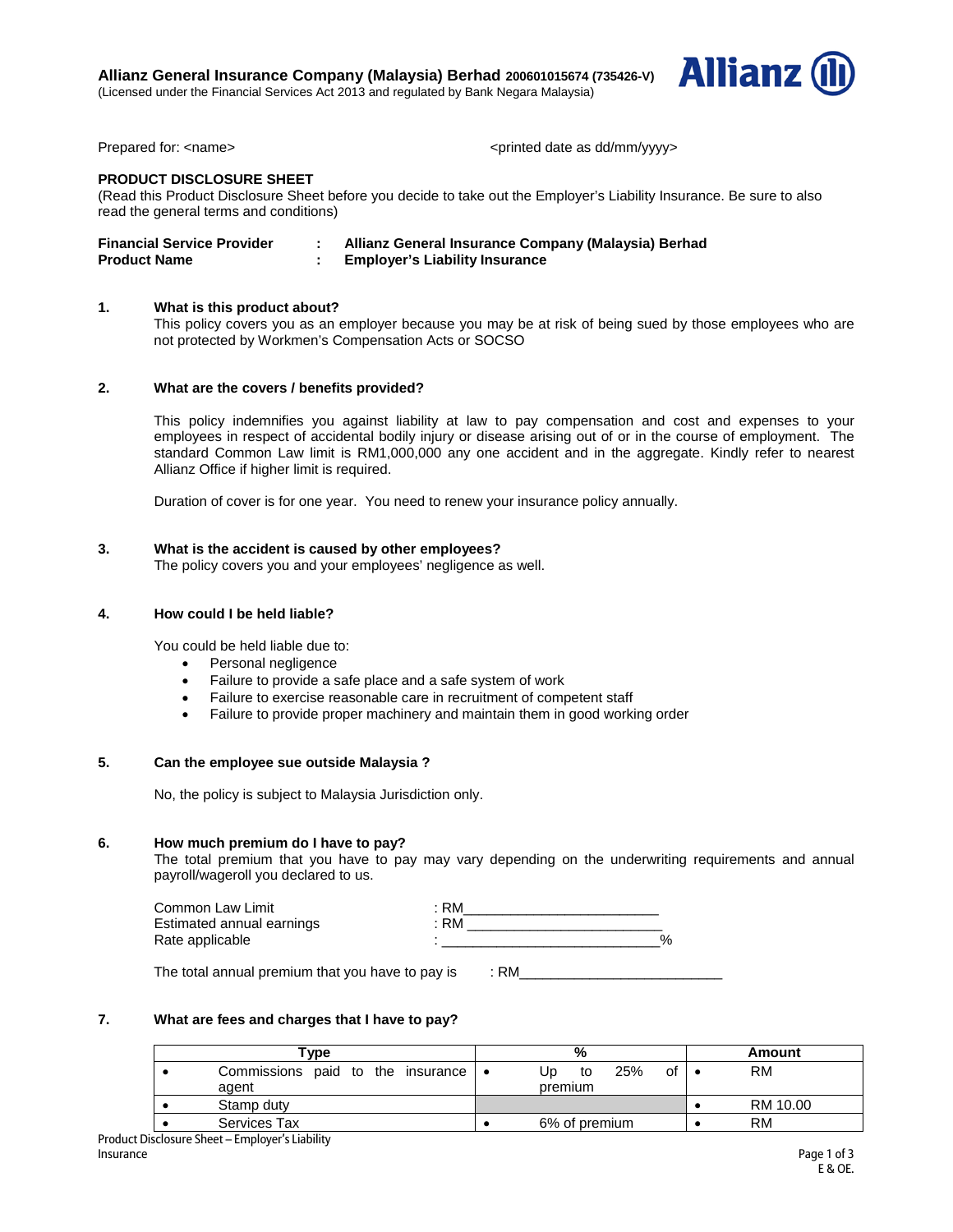

### **8. What are some of the key terms and conditions that I should be aware of?**

- Important of disclosure you must give all the material facts that you know or ought to know; otherwise our policy may be invalidated.
- You must maintain proper records of each employee and declare their wages and earnings truthfully otherwise in the event of claims, the average condition in the policy shall apply.
- You should not admit, offer, promise or pay the claimant without our written consent.
- You must inform your insurance intermediary or us in writing on any material changes during the policy period so that the necessary amendments are endorsed to your policy.
- This insurance is subjected to 60 days Premium Warranty, i.e. premium due must be paid and received by insurer
	- within sixty (60) days from inception. Failing which, policy is automatically cancelled and 60 days pro rate premium shall be entitled to insurer.

### **9. What are the major exclusions under this policy?**

This policy does not cover :

- Liability assumed by agreement
- War risks and Act of Terrorism
- Radioactive and nuclear energy risks
- Claims arising from Asbestos

*Note: This list is non-exhaustive. Please refer to the sample policy contract for the full list of exclusions under this policy.* 

### **10. Can I cancel my policy?**

You may cancel your policy by giving written notice to us. Upon cancellation, you are entitled to a refund of the premium less premium based on our short period rates for the period of the policy which has been in force.

### **11. What do I need to do if there are changes to my contact details?**

It is important that you inform us of any change in your contact details to ensure that all correspondences reach you in a timely manner.

### **12. Where can I get further information?**

Should you require additional information about our Employer's Liability Insurance or any other types of insurance product, you can contact us or any of our branches or you can obtain a copy from our insurance agent or visi[t www.allianz.com.my](http://www.allianz.com.my/)

If you have any enquiries, please contact us at:

### **Allianz Customer Service Center**

Allianz Arena Ground Floor, Block 2A, Plaza Sentral Jalan Stesen Sentral 5, Kuala Lumpur Sentral 50470 Kuala Lumpur. Allianz Contact Center: 1 300 22 5542 Email: customer.service@allianz.com.my **O AllianzMalaysia** <sup>●</sup> allianz.com.my

### **13. Other types of General Insurance cover available**

- Workmen's Compensation Insurance
- Foreign Workers' Compensation Scheme